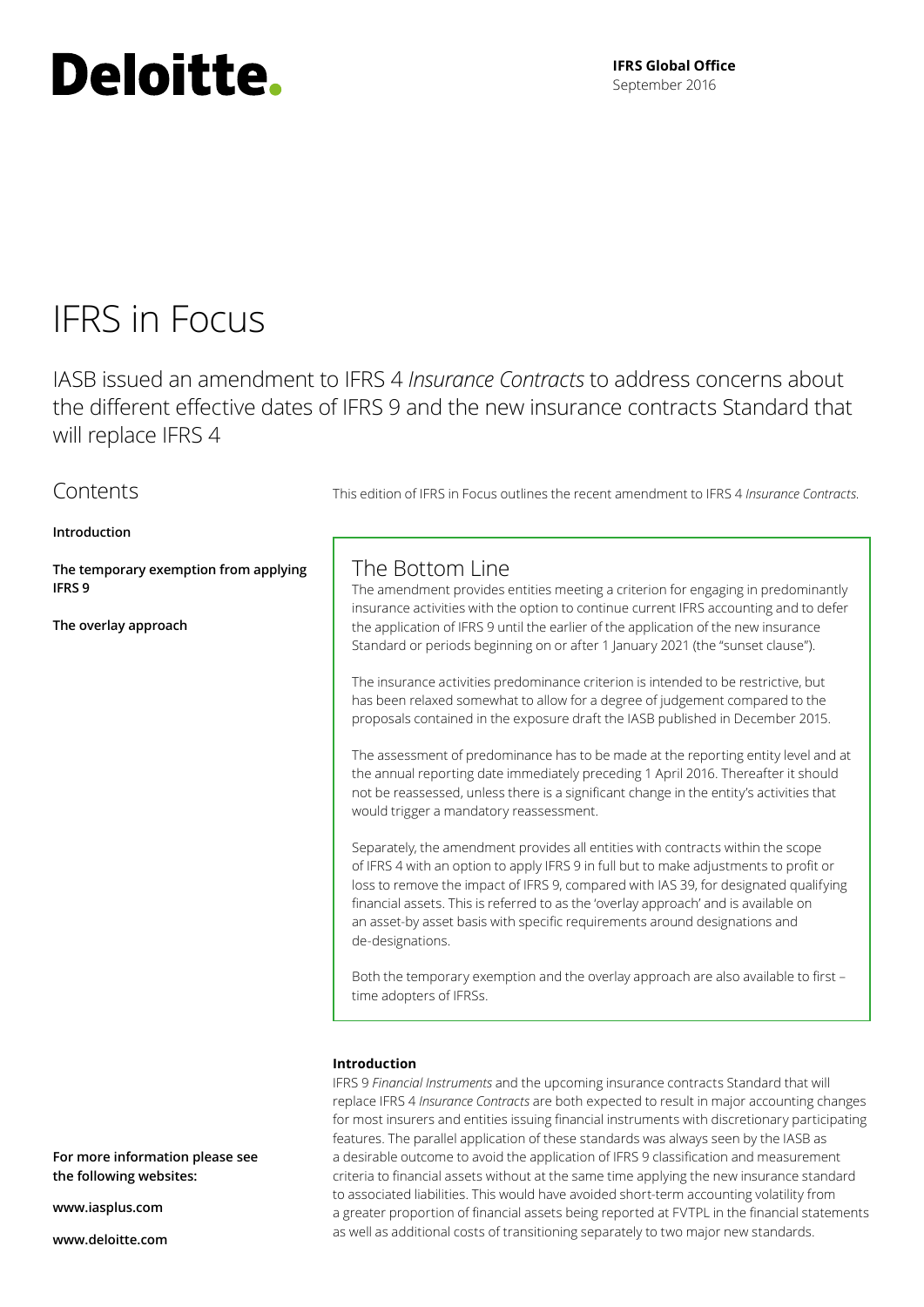However, as IFRS 9 was finalised in July 2014 it became apparent that the two standards will potentially have significantly different effective dates. IFRS 9 is effective for annual periods beginning on or after 1 January 2018. The new insurance Standard, when published, is expected to have a three year implementation window from the date of publication, which would translate into an effective date of 1 January 2020, at the earliest. To address preparers' concerns, while ensuring that IFRS 9 is implemented on a timely basis, the IASB has amended IFRS 4 to provide two voluntary approaches to mitigate the issues arising for insurers as a result of the effective date of IFRS 9 falling before that of the upcoming insurance contracts Standard.

The amendment:

- **•** provides some entities with a temporary exemption from application of IFRS 9; and
- **•** gives all entities with insurance contracts the option, following full adoption of IFRS 9, to present changes in fair value on qualifying designated financial assets in other comprehensive income (OCI) instead of profit or loss (referred to as the "overlay approach").

#### <span id="page-1-0"></span>**The temporary exemption from applying IFRS 9**

Temporary deferral of IFRS 9 is available only to insurers whose activities are predominantly connected with insurance, with 'predominance' assessed based on a defined criterion. To qualify the entity must not have already applied any version of IFRS 9, except for the requirement to present in OCI changes in credit risk on liabilities designated as at fair value through profit or loss.

The deferral is temporary as all entities must apply IFRS 9 at the earlier of the application of the new insurance Standard or periods beginning 1 January 2021 (this fixed date is known as "the sunset clause").

The assessment of whether the entity qualifies for the deferral is made at the reporting entity level and at a single point in time. It is based on its annual reporting date immediately preceding 1 April 2016 (e.g. 31 December 2015 for calendar year end reporting periods), so that preparers could assess whether they qualify for the deferral before the transition date for IFRS 9. This criterion is then reassessed only if there has been a significant change to the entity's activities.

#### **What is the predominance criterion?**

The criterion is based on a ratio between certain liabilities (the numerator) and the total liabilities reported on the statement of financial position (the denominator) for the reporting entity.

The numerator includes a number of liabilities:

- **•** liabilities *arising from contracts* within the scope of IFRS 4 as including insurance liabilities together with any unbundled embedded derivatives or deposit components. The entity must assess whether the carrying amount of these liabilities is *significant* when compared to the total liabilities' carrying amount. This is a precondition to calculate the predominance ratio.
- **•** provided the liabilities arising from IFRS 4 contracts are significant, the entity must include in the numerator the carrying amount of liabilities *connected with insurance.* These include:
	- a) liabilities arising from contracts (as above);
	- b) non‑derivative investment contracts measured at FVTPL; and
	- c) liabilities that arise because the insurer issues or fulfils obligations arising from (a) or (b).

The category of *liabilities arising from fulfilling obligations* (item c) above) following from issuing insurance contracts or non‑derivative investment contracts measured at FVTPL is not defined. It is intended to include relevant employment and tax liabilities, debt issued to meet regulatory insurance capital requirements, derivative liabilities mitigating risks arising from insurance contracts and from assets backing those contracts, among others.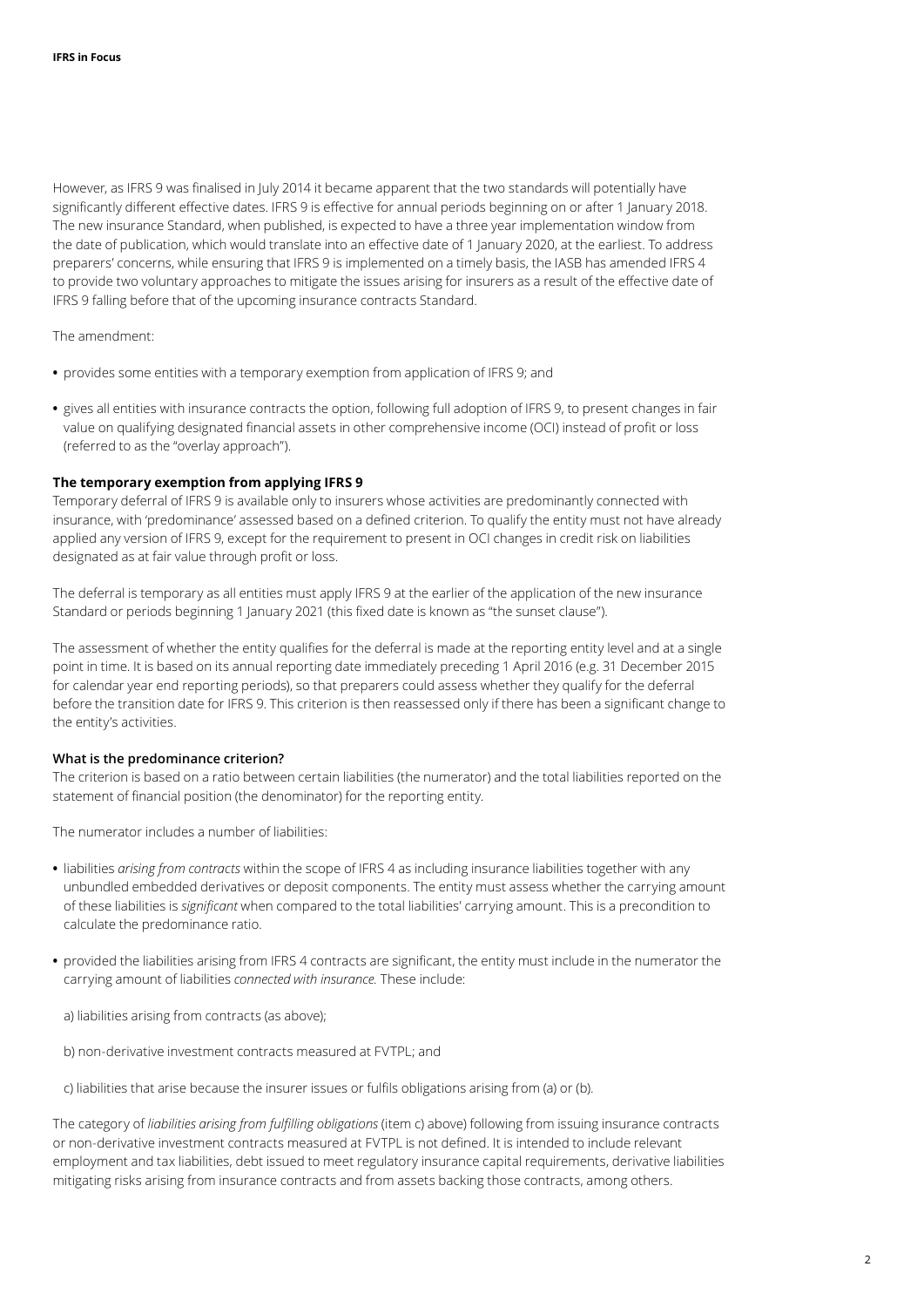The entity must then calculate a ratio of those 'liabilities connected with insurance' compared to the total carrying amount of its liabilities. A ratio greater than 90% would mean that entity qualifies for the temporary exemption. A ratio of 80% or less would not qualify for the temporary exemption. A ratio of between 80% and 90% would mean that the entity only qualifies for the temporary exemption if it has no other significant activity unconnected with insurance. In assessing whether there is a significant non-insurance activity, the entity would only look to activities generating income and expenses and would consider both qualitative and quantitative factors, for example, the entity's industry classification.

#### **Observation**

The IASB has intentionally broadened the criteria from those proposed in the exposure draft in response to feedback. However, the option of deferral is still intended to be available only to a specific population of entities. There is a degree of judgement in deciding which liabilities are connected with insurance. The entities would also need to exercise judgement in determining the significance of liabilities arising from IFRS 4 contracts and the significance of non-insurance activities if the predominance ratio falls between 80 and 90%.

#### **Can entities taking the option of deferral subsequently choose to start applying IFRS 9?**

Entities qualifying for, and choosing to take, the temporary exemption can start voluntarily applying IFRS 9 from the beginning of any subsequent annual period. Once IFRS 9 has been applied, an entity cannot revert to applying IAS 39. Additionally, entities no longer meeting the deferral criteria because of a significant change in their activities will have one annual period before they would be required to apply IFRS 9. For example, a calendar-year reporting entity assessed as no longer an entity with predominant insurance activities at 31 December 2018, would be required to apply IFRS 9 from 1 January 2020.

All entities with IFRS 4 contracts that are required to apply IFRS 9 would still be able to apply the overlay approach (see below) until the new insurance Standard becomes effective.

#### **Is the temporary exemption available to first‑time adopters of IFRS?**

In a change to the exposure draft, first-time adopters can apply the temporary exemption, provided they have not already applied IFRS 9 (other than applying a version of IFRS 9 requiring presentation of changes in credit risk of liabilities designated at FVTPL in OCI). In assessing the predominance criterion, a first-time adopter would look to the carrying amounts determined in the application of IFRSs at its date of assessment. The date of the assessment would be the last annual reporting date before 1 April 2016, or a subsequent annual reporting date if there has been a significant change in the entity's activities.

#### **Disclosure**

There are numerous disclosure requirements explaining how the entity qualified for the temporary exemption and allowing comparison between insurers applying IFRS 9 and those that are not.

#### **Observation**

Insurers qualifying for the temporary exemption will still need to look to the requirements of IFRS 9 in order to comply with a number of disclosure requirements. However, this will not require the implementation of an IFRS 9 compliant credit impairment model ahead of IFRS 9 full implementation.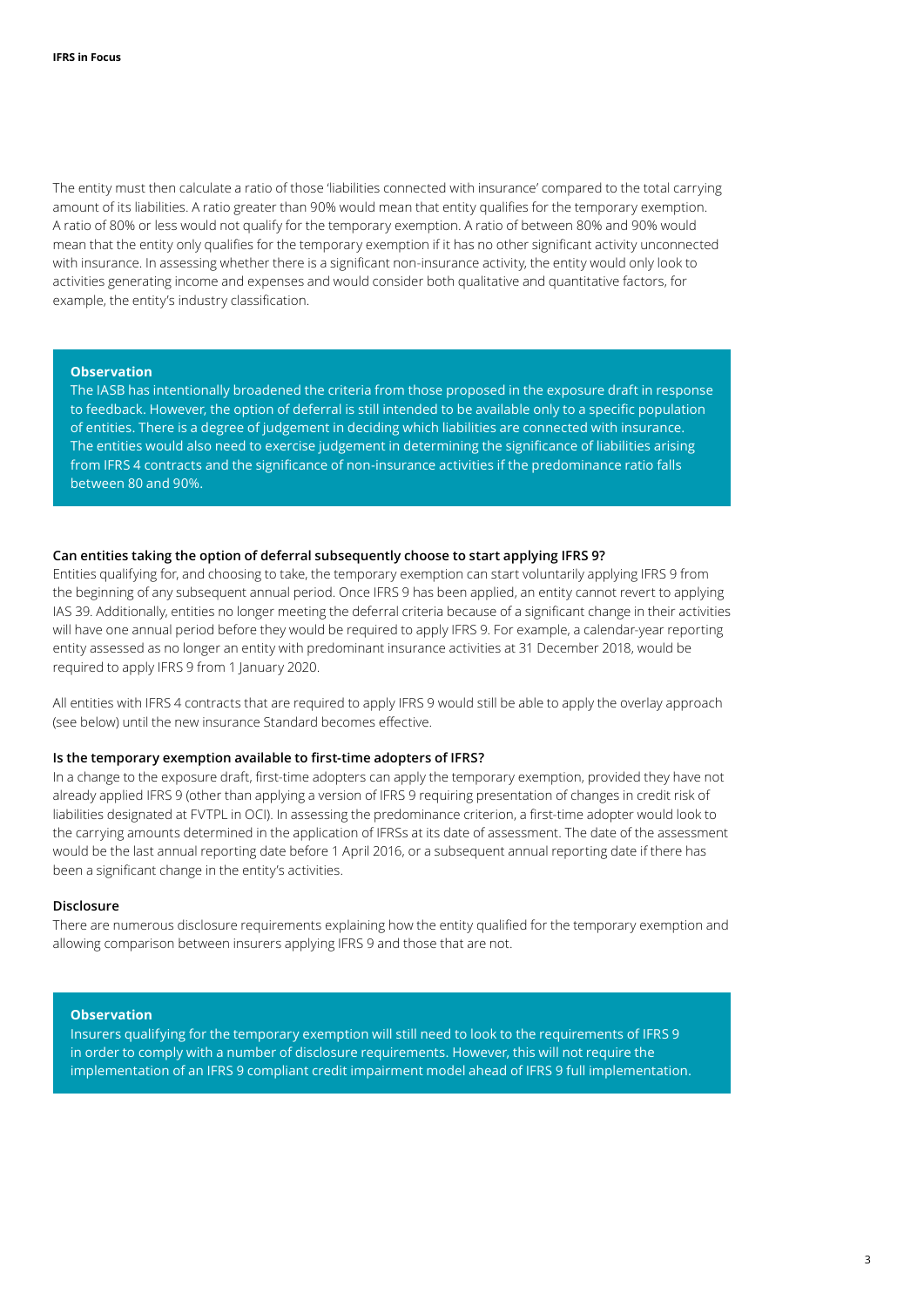#### <span id="page-3-0"></span>**The overlay approach**

The overlay approach is available to all entities issuing contracts within the scope of IFRS 4, when they apply IFRS 9. It modifies the presentation of fair value gains and losses on qualifying designated financial assets, removing these gains and losses from profit or loss and presenting them in OCI instead.

To qualify for inclusion in the overlay approach, assets must be measured at FVTPL under IFRS 9 when they would not have been so measured under IAS 39. Qualifying assets must also be specifically designated as being subject to overlay and must not be held in respect of activities not connected with IFRS 4 contracts. The designation needs to be made when the entity first applies IFRS 9 (other than applying a version of IFRS 9 requiring presentation of changes in credit risk of liabilities designated at FVTPL in OCI), and thereafter on initial recognition of an asset. The designation can be made on an asset-by-asset basis. There are specific requirements for de-designations.

The effect of the overlay approach is to present in profit or loss the amount that would have resulted from application of IAS 39 to the asset, with the difference between that amount and the fair value movement recorded under IFRS 9 recognised in OCI.

There are numerous disclosure requirements to ensure that the users can see the overall effect of the reclassifications on profit or loss and OCI and the individual line items affected. These include the reasons for the designations and reclassifications, the IFRS 9 and IAS 39 carrying amounts of assets affected and other disclosures.

#### **Observation**

Entities applying the overlay approach will need to exercise judgement in deciding which of their financials assets are connected with insurance activities. Once designated, these financial assets will need to be tracked, as their measurement in the statement of financial position will follow IFRS 9, but their presentation in profit or loss will follow IAS 39, with the difference recorded in OCI, and disclosure reconciling these balances would be required.

#### **Can the overlay approach be discontinued?**

Once designated, the overlay approach will normally be applied to an asset until its derecognition. However, assets will be de-designated if they stop qualifying for the overlay approach because they cease to be held in respect of activities connected with contracts within the scope of IFRS 4 (for example, if they are transferred to a banking operation, or if the entity ceases to be an insurer). On de‑designation, amounts previously recognised in OCI will be reclassified to profit or loss.

Further, an entity may voluntarily choose to stop applying the overlay approach, provided it stops applying it to all of its financial assets. This would be a change in accounting policy under IAS 8 *Accounting Policies, Changes in Accounting Estimates and Errors* with retrospective application.

#### **IFRS first‑time adopters**

The overlay approach is available to IFRS first-time adopters. The comparatives for the overlay approach may only be restated if the entity restates comparatives on application of IFRS 9.